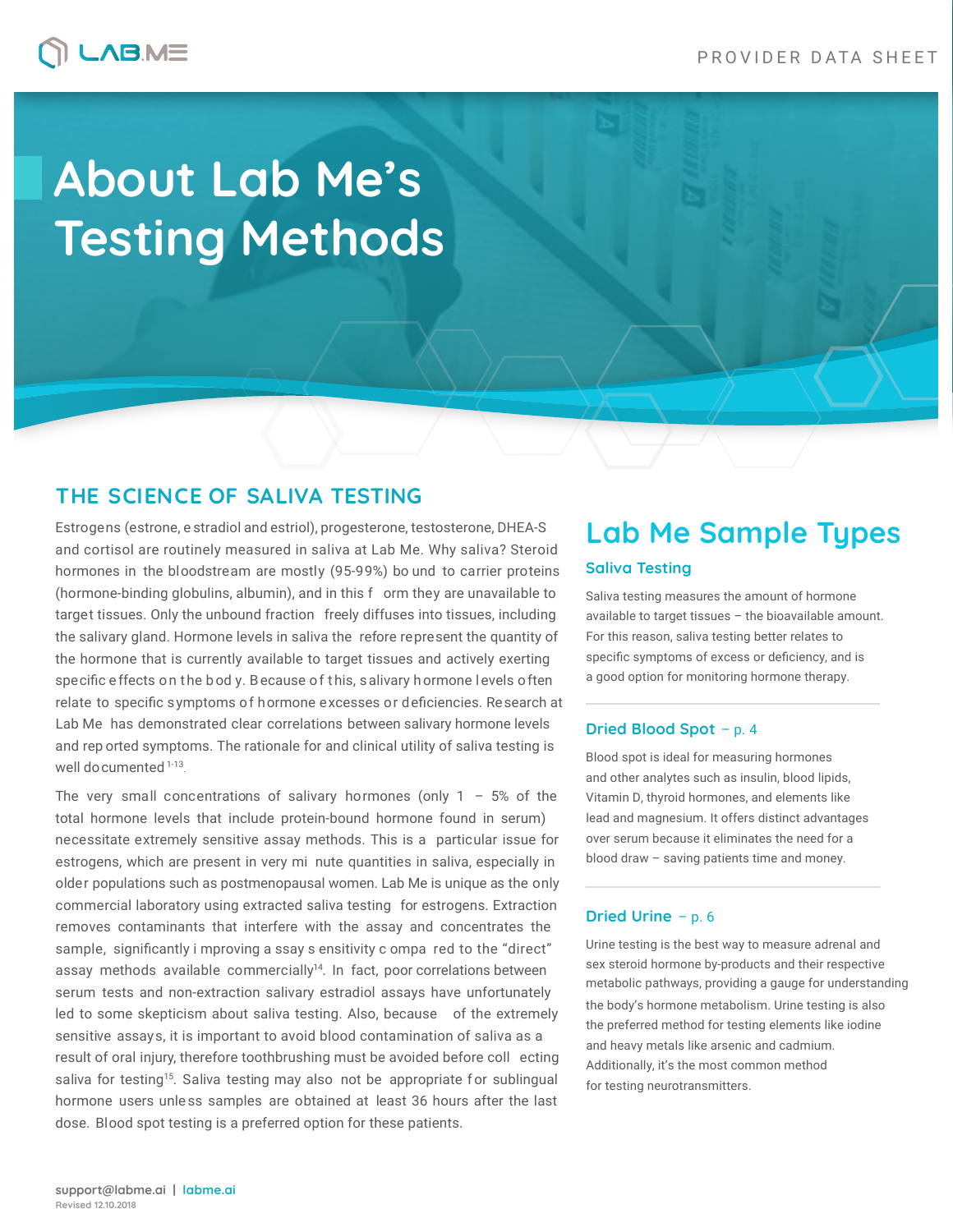SALIVA TEST KIT

**QUABME** 

## **Hormone Testing** Non-invasive home test kit

Conversely, when some hormones, notably progesterone, are administered topically, saliva levels can rise higher than serum levels<sup>16,17</sup>. This is because progesterone is carried to target tissues including the salivary glands, where there is rapid uptake and release of the hormone into tissues and saliva, leaving very little hormone in the venous blood returning from the tissues<sup>18</sup>. Tissue levels of progesterone have been found to be very high after topical progesterone use <sup>19-21</sup>, and a biological response can be demonstrated, e.g., the reduction of endometrial cell proliferation caused by estrogen therapy <sup>22</sup>. We have recently published a clinical study showing saliva levels of progesterone increased 10-fold while capillary blood spot levels increased 100-fold compared to levels in venous whole blood and venous serum following application of 80 mg progesterone cream or gel 23. This has led us to conclude that when hormones are delivered through the skin or oral or vaginal mucosa, conventional serum hormone tests grossly underestimate hormone delivery to tissues. In contrast, hormone levels in saliva or capillary blood spot better represent tissue hormone uptake.

DHEA-S, the sulfated storage form of DHEA, is measured rather than DHEA because its levels are more stable (DHEA has a much shorter half life in blood) and at Lab Me it has been found to correlate very well with reported clinical symptoms. However, as a conjugated hormone that does not diffuse into saliva as rapidly as the unconjugated hormones measured in Lab Me's other hormone assays, its passage into saliva is flow rate dependent<sup>12</sup> and therefore flow stimulants such as gum chewing are not advised prior to saliva collection.

Research at Lab Me shows good correlations between salivary hormone levels and dosages of hormones given exogenously. Saliva testing is therefore a good option for monitoring hormone therapy and adjusting dosages if necessary.

### **Advantages**

- $\blacktriangleright$  Saliva testing, unlike serum tests, measures the bioavailable ("free") levels of steroid hormones, correlating with symptomatology and potential deficiency
- Samples are collected by the patient at home, allowing convenient timing of collection especially for cortisol, which must be measured at specific times of the day or night
- Convenience of collection allows frequent sampling, e.g., during a menstrual cycle to determine fertility problems
- Hormone levels can be assessed during topical hormone supplementation
- ▶ Saliva collection avoids the stress of a blood draw, which can affect levels of cortisol
- Hormones are stable in saliva at room temperature for up to 2 weeks, allowing for worldwide shipment and convenient mailing of samples for testing
- $\blacktriangleright$  Saliva testing is less expensive than conventional serum testing

## **Clinical Utility**

Saliva testing can help providers:

- $\blacktriangleright$  Identify hormone imbalances prior to the appearance of symptoms or disease
- $\blacktriangleright$  Identify specific hormone imbalances associated with symptoms
- Establish hormone baselines prior to surgery or beginning therapy
- Monitor hormone levels while supplementing, allowing for individualized hormone dosing
- Track patient symptoms and hormone levels using ZRT's comparative history reports provided with follow-up testing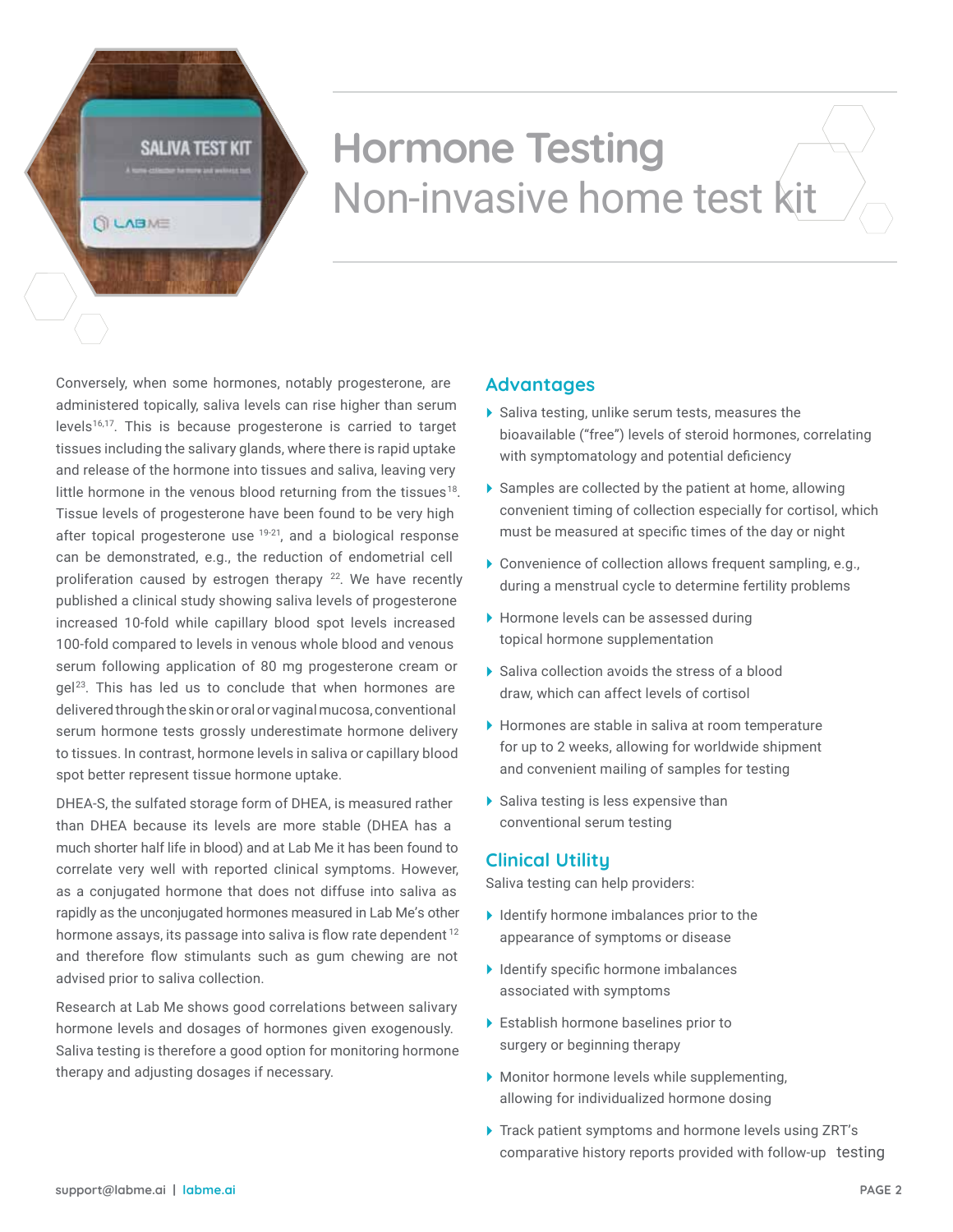## **References**

- 1. Cardoso EM, Arregger AL, Tumilasci OR, Contreras LN. Diagnostic value of salivary cortisol in Cushing's syndrome (CS). Clin Endocrinol (Oxf). 2009;70(4):516-21.
- 2. Gröschl M. Current status of salivary hormone analysis. Clin Chem. 2008;54(11):1759-69.
- 3. Arregger AL, Contreras LN, Tumilasci OR, Aquilano DR, Cardoso EM. Salivary testosterone: a reliable approach to the diagnosis of male hypogonadism. Clin Endocrinol (Oxf). 2007;67(5):656-62.
- 4. Gozansky WS, Lynn JS, Laudenslager ML, Kohrt WM. Salivary cortisol determined by enzyme immunoassay is preferable to serum total cortisol for assessment of dynamic hypothalamic-pituitary-adrenal axis activity. Clin Endocrinol (Oxf) 2005;63(3):336-41.
- 5. Zava D. Saliva hormone testing. Townsend Letter for Doctors & Patients 2004;January:120-4.
- 6. Stephenson K. The salivary hormone profile in the clinical evaluation of women. Int J Pharmaceutical Compounding 2004;8(6):427-435.
- 7. Ishikawa M, Sengoku K, Tamate K, Takaoka Y, Kane M, Fottrell PF. The clinical usefulness of salivary progesterone measurement for the evaluation of the corpus luteum function. Gynecol Obstet Invest 2002;53(1):32-7.
- 8. Gann PH, Giovanazzi S, Van Horn L, Branning A, Chatterton RT Jr. Saliva as a medium for investigating intra- and interindividual differences in sex hormone levels in premenopausal women. Cancer Epidemiol Biomarkers Prev 2001;10(1):59-64.
- 9. Hofman LF. Human saliva as a diagnostic specimen. J Nutr 2001;131(5):1621S-5S.
- 10. Bolaji II, Tallon DF, O'Dwyer E, Fottrell PF. Assessment of bioavailability of oral micronized progesterone using a salivary progesterone enzymeimmunoassay. Gynecol Endocrinol. 1993;7(2):101-10.
- 11. Worthman CM, Stallings JF, Hofman LF. Sensitive salivary estradiol assay for monitoring ovarian function. Clin Chem. 1990;36(10):1769-73.
- 12. Vining RF, McGinley RA. Hormones in saliva. CRC Crit Rev Clin Lab Sci 1986;23(2):95-146.
- 13. Riad-Fahmy D, Read GF, Walker RF. Salivary steroid assays for assessing variation in endocrine activity. J Steroid Biochem 1983;19:265-272.
- 14. Stanczyk FZ, Cho MM, Endres DB, Morrison JL, Patel S, Paulson RJ. Limitations of direct estradiol and testosterone immunoassay kits. Steroids. 2003;68(14):1173-8.
- 15. Kivlighan KT, Granger DA, Schwartz EB, Nelson V, Curran M, Shirtcliff EA. Quantifying blood leakage into the oral mucosa and its effects on the measurement of cortisol, dehydroepiandrosterone, and testosterone in saliva. Horm Behav 2004;46(1):39-46.
- 16. O'Leary P, Feddema P, Chan K, Taranto M, Smith M, Evans S. Salivary, but not serum or urinary levels of progesterone are elevated after topical application of progesterone cream to pre- and postmenopausal women. Clin Endocrinol (Oxf) 2000;53(5):615-20.
- 17. Burry KA, Patton PE, Hermsmeyer K. Percutaneous absorption of progesterone in postmenopausal women treated with transdermal estrogen. Am J Obstet Gynecol. 1999;180(6 pt 1):1504-1511.
- 18. Stanczyk FZ, Paulson RJ, Roy S. Percutaneous administration of progesterone: blood levels and endometrial protection. Menopause. 2005;12(2):232-7.
- 19. Chang KJ, Lee TT, Linares-Cruz G, Fournier S, de Lignieres B. Influences of percutaneous administration of estradiol and progesterone on human breast epithelial cell cycle in vivo. Fertil Steril 1995;63:785-91.
- 20. De Boever J, Verheugen C Van Maele G, Vandekerckhove D. Steroid concentrations in serum, glandular breast tissue, and breast cyst fluid of control and progesterone-treated patients. In: Endocrinology of Cystic Breast Disease, Ed. A. Angeli, Raven Press, New York, 1983 pp. 93-99.
- 21. Waddell BJ, O'Leary PC. Distribution and metabolism of topically applied progesterone in a rat model. J Steroid Biochem Mol Biol 2002;80:449- 455.
- 22. Leonetti HB, Landes J, Steinberg D, Anasti JN. Topical progesterone cream as an alternative progestin in hormone therapy. Altern Ther Health Med 2005;11(6):36-38.
- 23. Du JY, Sanchez P, Kim L, Azen CG, Zava DT, Stanczyk FZ. Percutaneous progesterone delivery via cream or gel application in preimenopausal women: a randomized cross-over study of progesterone levels in serum, whole blood, saliva, and capillary blood. Menopause 2013; 20:1169-75.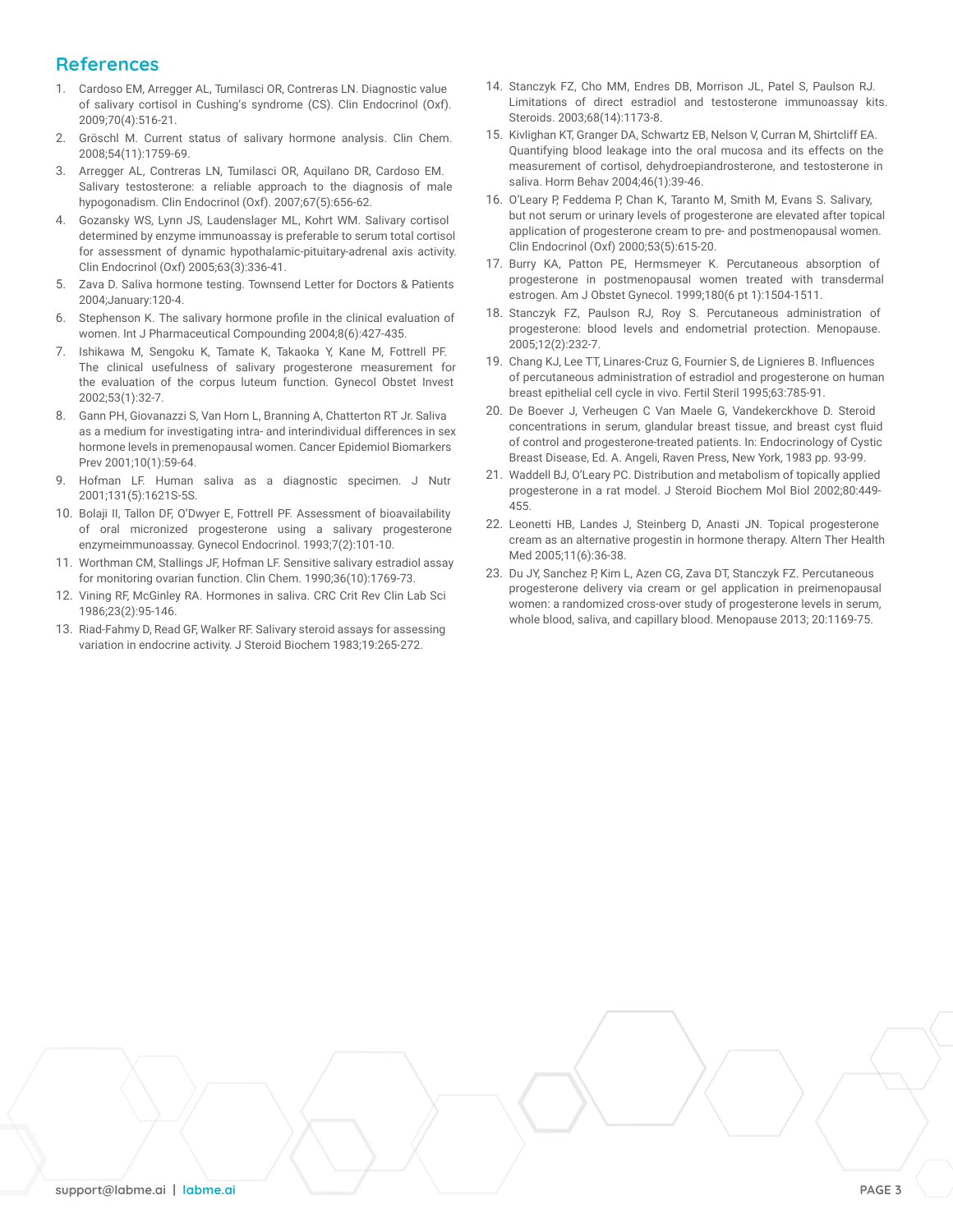## **BLOOD SPOT TEST KIT**

**QUABME** 

## **Hormone Testing** Minimally-invasive home test kit

## **THE SCIENCE OF DRIED BLOOD SPOT TESTING**

Dried blood spot (DBS) is an important part of the minimallyinvasive hormone testing that is the hallmark of Lab Me Laboratory. Blood spot testing was originally developed in the 1960s out of a need to screen newborns for phenylketonuria (PKU), since a simple heelstick is more practical than a conventional blood draw in young infants. Later this was broadened to include tests for congenital hypothyroidism 1-4 . Today neonatal screening for PKU and thyroid deficiencies using DBS tests is a routine procedure, and assays for a wide range of other analytes in DBS have been successfully developed <sup>5-15</sup>. The simplicity of sample collection, stability of samples in storage and transport, and excellent correlation of blood spot assays with serum tests, have made it an ideal method for epidemiological and field research studies for a variety of health conditions in both children and adults  $16$ .

The ability to measure accurately levels of steroid hormones in DBS 17-21 has important implications for reproductive endocrinology, and also allows effective monitoring of hormone replacement therapy. This is of particular note for sublingual hormone users, for whom saliva testing is not optimal. Hormones held in the mouth as a troche or sublingual drops concentrate locally within the oral mucosa, which results in a higher local concentration in the saliva. This can result in "false high" salivary test results for up to 36 hours, depending on many factors responsible for clearing the locally concentrated hormone from the oral mucosa, including the ability to produce saliva, frequency and types of meals and beverages consumed, and toothbrushing. The blood spot assay circumvents this problem of "false-high" test results seen in saliva of sublingual hormone users because the capillary blood is taken from a site distal to the oral mucosa, the finger.

DBS testing has distinct advantages over conventional serum testing for monitoring topical hormone supplementation. Levels of steroid hormones produced endogenously are remarkably similar in venipuncture serum and finger stick capillary blood

spots<sup>21</sup>. However, when hormones are delivered topically (transdermally, sublingually, or vaginally), capillary blood spot levels can be much higher than serum levels (Lab Me internal data). Animal studies investigating tissue uptake of topically delivered hormones have shown a striking discrepancy; high tissue hormone levels and much lower serum levels <sup>22</sup>. Research shows that a physiological dose of 20-40 ng/ml progesterone raises the tissue levels of progesterone to a very high luteal phase level  $(> 20 \text{ ng/g tissue})$   $^{22,23}$ . However, under these same conditions, venipuncture serum progesterone levels only increase marginally to sub-luteal levels (1-3 ng/ml). The same is seen with saliva versus serum levels, with much higher hormone levels seen in saliva 24. We have recently published a clinical study showing saliva levels of progesterone increased 10-fold while capillary blood spot levels increased 100-fold compared to levels in venous whole blood and venous serum following application of 80 mg progesterone cream or gel  $25$ . This has led us to conclude that when hormones are delivered through the skin or oral or vaginal mucosa, conventional serum hormone tests grossly underestimate hormone delivery to tissues. In contrast, hormone levels in saliva or capillary blood spot better represent tissue hormone uptake. Using only serum test results to monitor topical progesterone supplementation has led to confusion and can result in over-dosing in an attempt to achieve physiological luteal levels of progesterone.

## **Sample Collection**

Collection of the blood spots is a relatively simple and nearly painless procedure that can be done at home or by the health care practitioner. A simple nick of the finger followed by placing blood drops on a filter card is all that is needed. The kit contains easy step-by-step instructions, skin cleansing wipes, two lancets, a filter paper on which the blood drops are collected, and a band-aid. The dry blood spot sample requires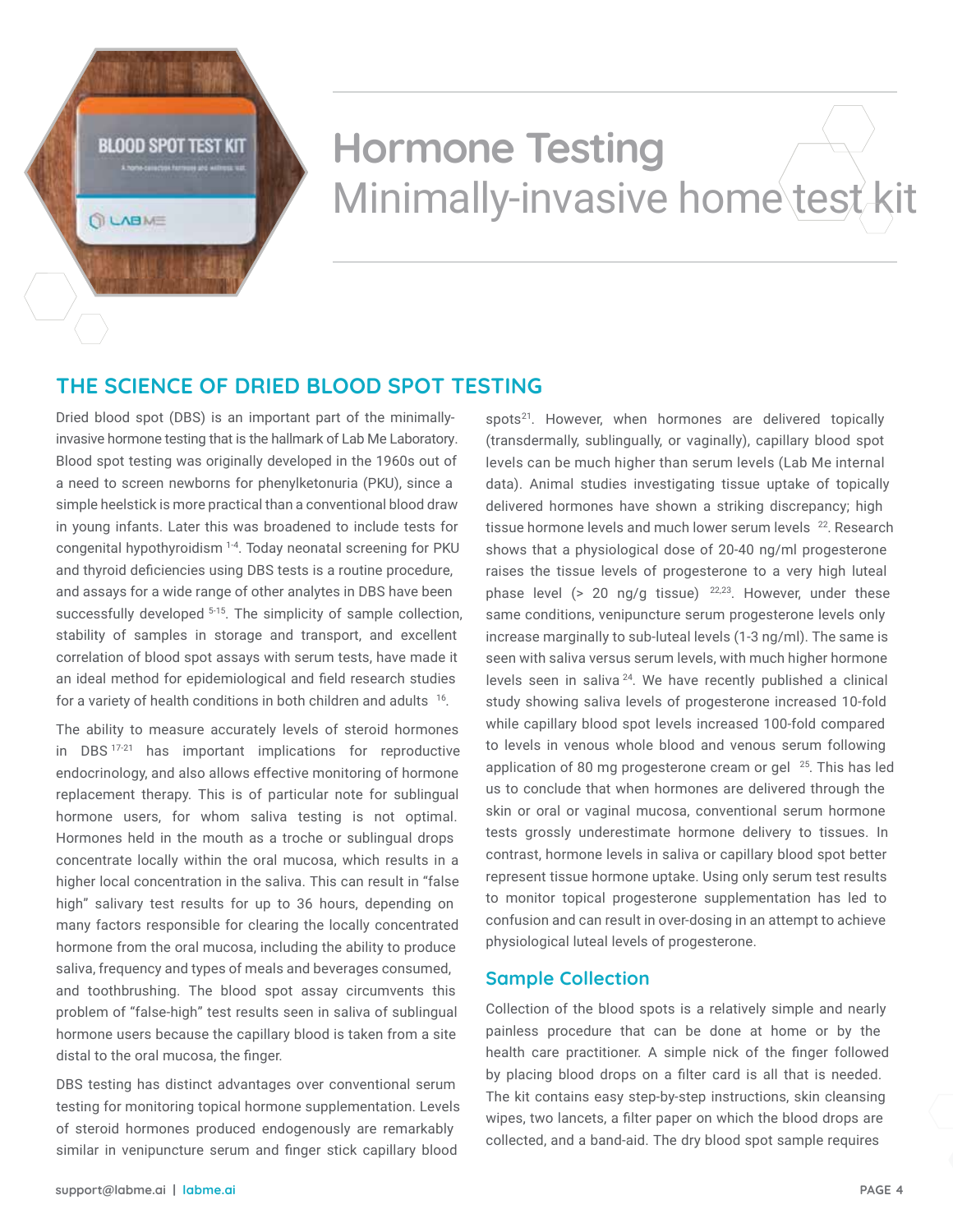no special handling and is returned, together with a requisition form completed by the patient indicating any current hormone therapy and symptoms, to the laboratory for analysis in a prepaid return package. Blood spot samples are collected in the morning before eating or drinking. Topical hormone users should use their hormones daily as usual but avoid applying the hormones with the hands for several days prior to collection.

### **Advantages**

- Convenient for both patient and health care practitioner
- No phlebotomist, special preparation such as centrifugation of the blood, or special packaging and shipment required, therefore less expensive and more convenient than conventional blood draws
- Simple and convenient collection of blood at home allows for flexibility of testing at the right time of day or month or following hormone therapy
- Hormones and other analytes stable in dried blood spot at room temperature for weeks, allowing for greater latitude in collection and shipping
- Infectious agents such as HIV are inactivated by drying the blood thus allowing for safer transport and lab testing of the blood sample
- Familiarity of hormone test levels: ranges for hormones in dried blood spots nearly identical to ranges for conventional serum tests

## **Clinical Utility**

Dried blood spot testing can help providers:

- Identify hormonal deficiencies or imbalances associated with aging and disease, thyroid dysfunction and symptoms of menopause and andropause
- Link clinical symptoms to specific hormone imbalances identified by the test
- Restore hormonal balance and patient quality of life using test results as a rational basis for treatment
- Monitor patient hormone levels for individualized, physiologic dosing of hormone supplementation
- ▶ Track patient progress with comparative history reports provided with follow-up testing

### **References**

- 1. Umehashi H, Hayashida T, Otomo S, Fujimoto S, Matsuda I. [The evaluation of measurement of TSH in blood spot on dried filter paper using enzymeimmunoassay] Horumon To Rinsho 1983; 31:169-72.
- 2. Hearn TL, Hannon WH. Interlaboratory surveys of the quantitation of thyroxin and thyrotropin (thyroid stimulating hormone) in dried blood spot specimens. Clin Chem 1982; 28:2022-5.
- 3. Fujimoto S, Kodama M, Suga H, Namikawa T, Namikawa T. [Measurement of antithyroid antibodies using the dried blood spot (author's transl)] Horumon To Rinsho 1980; 28:1201-3.
- 4. Irie M, Enomoto K, Naruse H. Measurement of thyroid-stimulating hormone in dried blood spot. Lancet 1975; 2:1233-4.
- 5. Mitchell ML, Hermos RJ, Moses AC. Comment on dried blood spot assay of IGF-I and IGFBP-3. J Clin Endocrinol Metab 1999; 84:822-3.
- 6. Cook JD, Flowers CH, Skikne BS. An assessment of dried blood-spot technology for identifying iron defi ciency. Blood 1998; 92:1807-13.
- 7. Parker DR, Bargiota A, Cowan FJ, Corall RJ. Suspected hypoglycaemia in out patient practice: accuracy of dried blood spot analysis. Clin Endocrinol (Oxf) 1997; 47:679-83.
- 8. Rattenbury JM, Herber SM, Price KJ. Dried blood spot glucose measurement in hyperinsulinaemic hypoglycaemia. Clin Biochem 1989; 22:301-3.
- 9. Beesley R, al Serouri A, Filteau SM. Measurement of C-reactive protein in dried blood spots on fi lter paper. Trans R Soc Trop Med Hyg 2000; 94:348- 349.
- 10. Cordon SM, Elborn JS, Hiller EJ, Shale DJ. C-reactive protein measured in dried blood spots from patients with cystic fibrosis. J Immunol Methods 1991; 143:69-72.
- 11. McDade TW, Burhop J, Dohnal J. High sensitivity enzyme immunoassay for C-reactive protein in dried blood spots. Clin Chem 2004; 50:652-4.
- 12. Quraishi R, Lakshmy R, Prabhakaran D, Mukhopadhyay AK, Jailkhani B. Use of fi lter paper stored dried blood for measurement of triglycerides. Lipids Health Dis 2006; 5:20.
- 13. Butter NL, Hattersley AT, Clark PM. Development of a blood spot assay for insulin. Clin Chim Acta. 2001; 310:141-50.
- 14. Shields BM, Knight B, Shakespeare L, Babrah J, Powell RJ, Clark PM, Hattersley AT. Determinants of insulin concentrations in healthy 1-week-old babies in the community: applications of a bloodspot assay. Early Hum Dev. 2006; 82:143-8.
- 15. Dowlati B, Dunhardt PA, Smith MM, Shaheb S, Stuart CA. Quantification of insulin in dried blood spots. J Lab Clin Med 1998; 131:370-4.
- 16. Parker SP, Cubitt WD. The use of the dried blood spot sample in epidemiological studies. J Clin Pathol 1999; 52:633-9.
- 17. Worthman CM, Stallings JF. Hormone measures in finger-prick blood spot samples: new field methods for reproductive endocrinology. Am J Phys Anthropol 1997; 104:1-21.
- 18. Worthman CM, Stallings JF. Measurement of gonadotropins in dried blood spots. Clin Chem 1994; 40:448-53.
- 19. Shirtcliff EA, Reavis R, Overman WH, Granger DA. Measurement of gonadal hormones in dried blood spots versus serum: verifi cation of menstrual cycle phase. Horm Behav 2001; 39:258-66.
- 20. Shirtcliff EA, Granger DA, Schwartz EB, Curran MJ, Booth A, Overman WH. Assessing estradiol in biobehavioral studies using saliva and bloodpots: simple radioimmunoassay protocols, reliability, and comparative validity. Horm Behav 2000; 38:137-47.
- 21. Edelman A, Stouffer R, Zava DT, Jensen JT. A comparison of blood spot vs. plasma analysis of gonadotropin and ovarian steroid hormone levels in reproductive-age women. Fertil Steril 2007; 88:1404-7.
- 22. Waddell BJ, O'Leary PC. Distribution and metabolism of topically applied progesterone in a rat model. J Steroid Biochem Mol Biol 2002; 80:449-55.
- 23. Chang KJ, Lee TT, Linares-Cruz G, Fournier S, de Ligniéres B. Inflluences of percutaneous administration of estradiol and progesterone on human breast epithelial cell cycle in vivo. Fertil Steril. 1995; 63:785-91.
- 24. Stanczyk FZ, Paulson RJ, Roy S. Percutaneous administration of progesterone: blood levels and endometrial protection. Menopause 2005; 12:232-7.
- 25. Du JY, Sanchez P, Kim L, Azen CG, Zava DT, Stanczyk FZ. Percutaneous progesterone delivery via cream or gel application in preimenopausal women: a randomized cross-over study of progesterone levels in serum, whole blood, saliva, and capillary blood. Menopause 2013; 20:1169-75.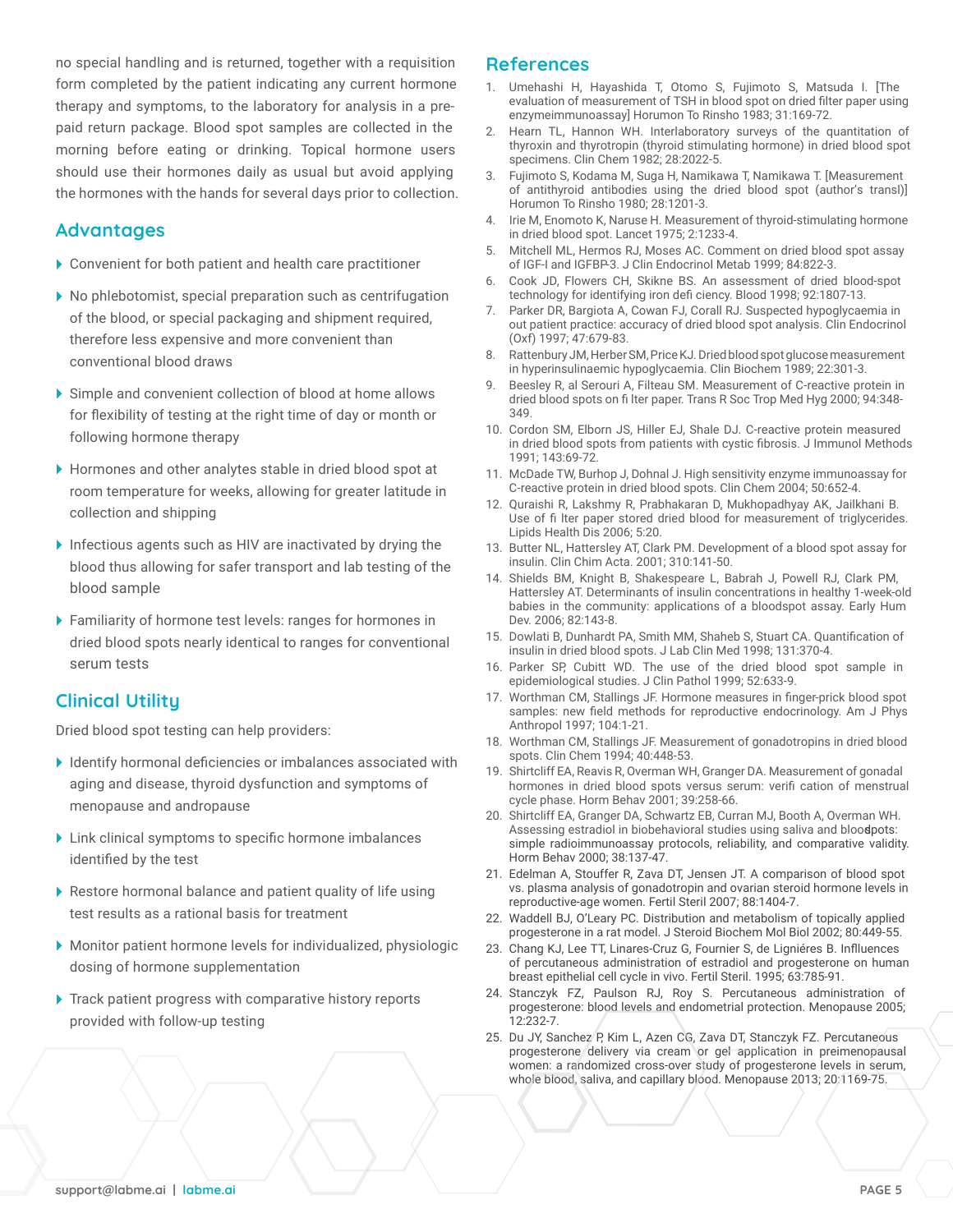**URINE TEST KIT** 

**QUABME** 

## **Hormone Testing** Non-invasive home test kit

## **THE SCIENCE OF DRIED URINE TESTING**

Urine testing is a common diagnostic method for a wide variety of analytes. Lab Me Laboratory uses dried urine for testing elements (iodine, selenium, bromine, arsenic, and mercury) that directly or indirectly impact thyroid hormone synthesis and intracellular conversion of thyroxine (T4) to triiodothyronine (T3). We have also developed dried urine tests for measuring steroid hormone metabolites, giving doctors a tool to look at hormone bioavailability and metabolic pathways that can highlight risk factors for hormone-dependent cancers. In addition, we offer a test for the primary metabolite of melatonin, MT6s, which is included in both the Sleep Balance Profile and the Complete Urine Metabolites profile. We now offer testing for a range of neurotransmitters in dried urine.

## **Dried Urine versus Liquid Urine**

Collection of urine over a 24-hour period has provided a convenient means to measure the total output of steroid hormones and other analytes during a day. Physiological hormone production fluctuates throughout the day, so hormone testing in a 24-hour urine only provides an average of hormone synthesis, but does not account for peaks and troughs or diurnal variations that occur throughout the day. For example, while total cortisol output can be estimated with a 24-hour urine test, the circadian rhythmic pattern of cortisol production cannot be evaluated with this collection method.

The collection of a 24-hour urine can be messy, and accuracy is dependent on collecting ALL urine in a large plastic jug during the course of the day, accurately measuring the total volume of urine collected, and carefully pouring a small amount of the entire contents of the 24-hour collection into a smaller vial for shipment to the testing laboratory. Urinating directly into a plastic jug is not a simple task for most women, nor is guesstimating the volume collected or pouring a small amount of it from the large

plastic jug into a smaller tube. Moreover, collections are often missed, especially those associated with a bowel movement.

Lab Me Laboratory has been instrumental in developing a simple, more convenient, and more accurate alternative to liquid urine collection and testing. It involves collecting urine on a filter strip and allowing it to dry. Urine is collected four times throughout the day. The "dried urine" method not only simplifies the collection procedure for patient convenience and compliance but also allows for ease of shipment without concern for sample stability. Urine collection at four time points also overcomes the limitations of interpreting a 24-hour urine collection for hormones that display a well-defined diurnal rhythm (e.g., cortisol and melatonin).

## **Advantages of Dried Urine Testing Compared to a 24-hour Urine Collection**

### **1. Simple sample collection.**

The collection procedure is simple and can be completed at home. A laboratory-grade filter paper strip is saturated with urine either by dipping it into urine that has been collected in a cup, or by urinating directly onto the strip. It takes very little urine to saturate the strip – only about  $2 \text{ mL}$  – so it isn't necessary to have a full bladder before collecting the sample. After saturating the strip, it is then taped to a towel rack or other object from which it can hang down to dry without the strip itself touching anything.

#### **2. Convenience of shipping.**

After at least 4 hours of drying, the sample is ready to be placed in the collection kit box and mailed back to Lab Me Laboratory for analysis. No refrigeration is required and shipping costs are low since samples can be sent in the regular mail. This makes shipment to the laboratory more convenient and allows for shipments from anywhere in the world without preservation (frozen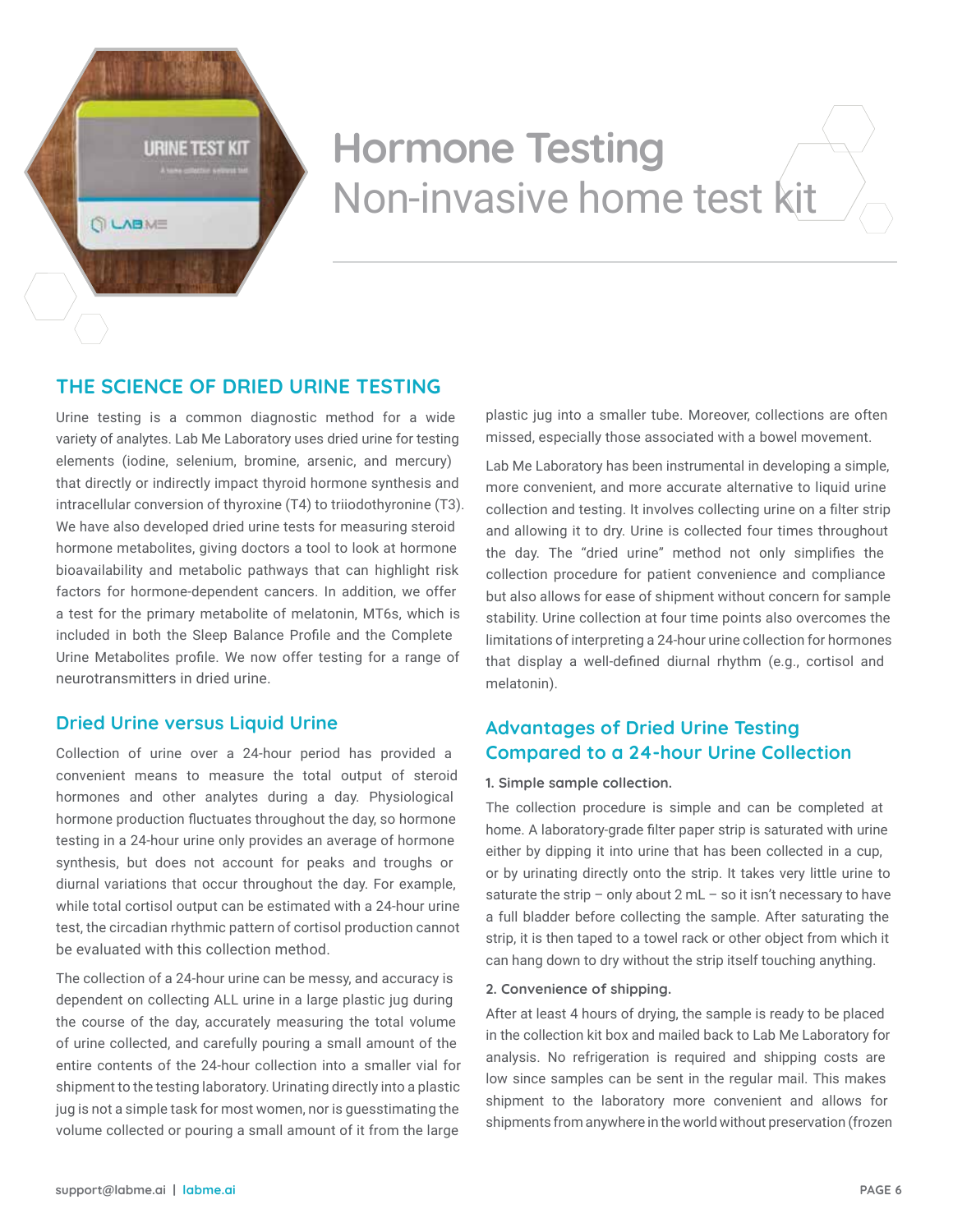or ice packs). Liquid urine is subject to bacterial contamination, and must therefore be shipped refrigerated or frozen.

### **3. Sample stability.**

Lab Me Laboratory runs long-term stability experiments under different environmental conditions for each of the analytes we test. Results of these experiments show that urine dried on filter paper can be left at room temperature for at least a month without compromising test results, and samples can be stored frozen indefinitely. This is an advantage over liquid urine samples, where analytical results may be compromised if there are delays in shipment and/or if the samples are not kept refrigerated or frozen.

#### **4. Multiple collections**

Urine can easily be collected at specific time points throughout the day allowing for evaluation of the circadian rhythms of hormones such as cortisol and melatonin. The specific time points required are convenient, avoiding the risk of missed collections.

### **5. Creatinine correction.**

Because urine varies in dilution depending on the time of day or the volume of liquid consumed, all dried urine samples are also tested for creatinine. Creatinine is a natural breakdown product of creatine phosphate in the muscle tissue which is produced at a fairly constant rate. The more dilute the urine, usually as a result of higher liquid intake, the lower the creatinine level. Using creatinine as a correction factor  $1$  is a very reliable method except in cases of very poor kidney function. All results are therefore expressed in micrograms of the hormone per gram of creatinine, which is more accurate than reporting hormone levels per unit volume, or per 24 hours.

## **Testing Accuracy**

Dried urine has proven to be accurate throughout a wide range of analyte concentrations. Dried urine samples are extracted and analyzed in the laboratory using highly accurate methods including liquid chromatography/tandem mass spectrometry (LC-MS/MS; used for free cortisol, free cortisone, and MT6s), gas chromatography/tandem mass spectrometry (GC-MS/ MS; used for steroid hormone metabolites following enzyme digestion and derivatization to increase sensitivity), inductivelycoupled plasma mass spectrometry (ICP-MS; used for elements testing<sup>2,3</sup>) and a direct mercury analyzer for mercury testing. For elements testing, Lab Me Laboratory uses external controls with certified analyte concentrations to ensure accuracy.

Lab Me Laboratory has carried out extensive validation studies showing that the dried urine test shows an excellent correlation with standard 24-hour collections (see graphs right).



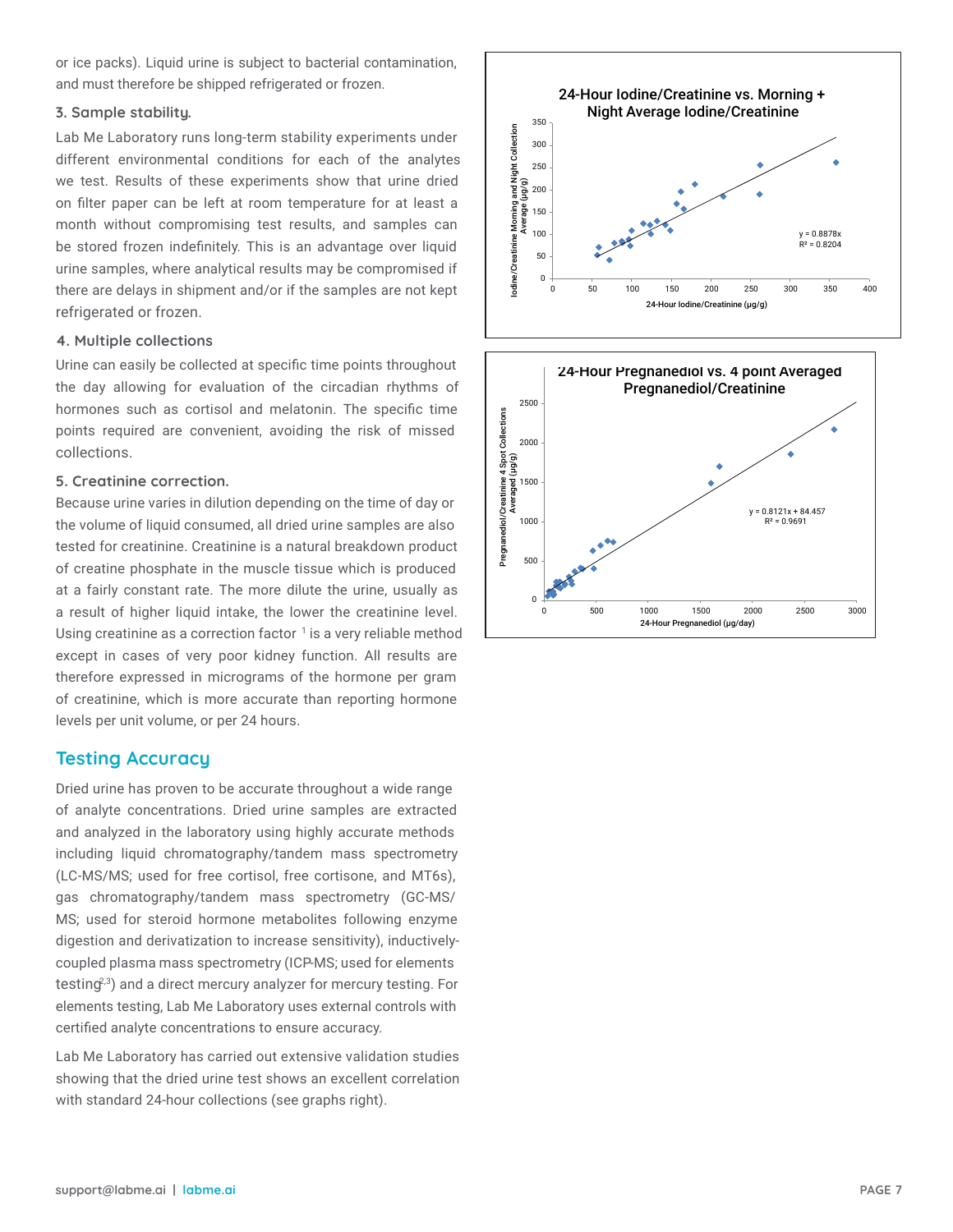## **Sample Collection for Elements Testing**

Lab Me's elements testing requires only two dried urine samples: the first morning void after waking and the last urine void before bedtime. Our research at Lab Me Laboratory has shown that these two samples, when combined, give results quantitatively equivalent to four combined spot collections taken throughout the day (see graphs below).





#### **Sample Collection for Metabolites & Steroid Schoolites and metabolites of the steroid of the steroid Neurotransmitter Testing and last thing between the district of the district of the district of the district o**  $\mathsf{sample}\ \mathsf{Collection}\ \mathsf{for}\ \mathsf{Met}$  and  $\mathsf{R}$  and  $\mathsf{R}$ redi officialism of hormonesecretic important for the urinary free cortisol test.

The hormone metabolite and neurotransmitter tests require four spot collections: first morning void, second morning void  $\begin{pmatrix} x \\ y \end{pmatrix}$ (preferably within 2 hours of rising), evening between 5 and 7 p.m. (prior to the evening meal) and last thing before bedtime.  $\begin{array}{c|c} \hline \end{array}$ Four collections are required because of the diurnal rhythm of  $\left\vert \right\vert$  and an or if hormone secretion, particularly important for the urinary free **complete are contained to the shipped to the shipped to the shipped to the shipped to the shipped to the shipped to the shipped to the shipped to the shipped** cortisol and the MT6s tests, and these time points best portray the expected diurnal patterns of cortisol and melatonin. The four collections are also combined to provide an average of the hormone levels seen in a 24-hour collection. These collections not only capture the peaks and troughs of cortisol and melatonin levels seen throughout the day, but also allow for convenience of collection (first awakening, just before leaving for work, returning from work before dinner, just before bed at night). preferably within 2 notifs of rising), evening between 5 and 7 our conections are required because or the didition injuring or  $\overline{\phantom{a}}$ our conections are also combined to provide an average or the lot only captule the peaks and troughs or cortisor and melatoriin  $B_{\rm E}$ conection (in st awakening, just before leaving for work, returning of creatine phosphate in the muscle tissue whs pich i roduced at a fairlcy onstantrate. The more

## **Unique Advantages of Dried Urine for Cortisol & Melatonin Testing**

Lab Me has established expected cortisol and melatonin ranges and the four point test results are plotted as seen in the graphs below. The graphs on the left show what is expected for the diurnal levels of urinary cortisol and melatonin (MT6s) in a healthy individual where urinary cortisol is low in the morning, rises several hours later, and then gradually falls to a low point before bed at night. In contrast to urinary free cortisol (UFC), the urinary melatonin metabolite MT6s peaks in the early morning void which reflects the night resting phase. Melatonin then drops throughout the day, reaching a low point in the evening (reflects the greatest exposure to light) and then begins to rise with reduced lighting.

The graphs below are typical of these patterns in a cancer patient where the diurnal cortisol patterns are flat and very little melatonin is produced at night. A distinct advantage of the diurnal urine melatonin versus salivary diurnal melatonin is that in the urine collection the first void is the sum of all melatonin produced during the "dark" phase, when melatonin production should be at its highest. To evaluate salivary melatonin at peak of production requires waking at 2-3 a.m. to collect saliva, which is extremely inconvenient and results in poor compliance.